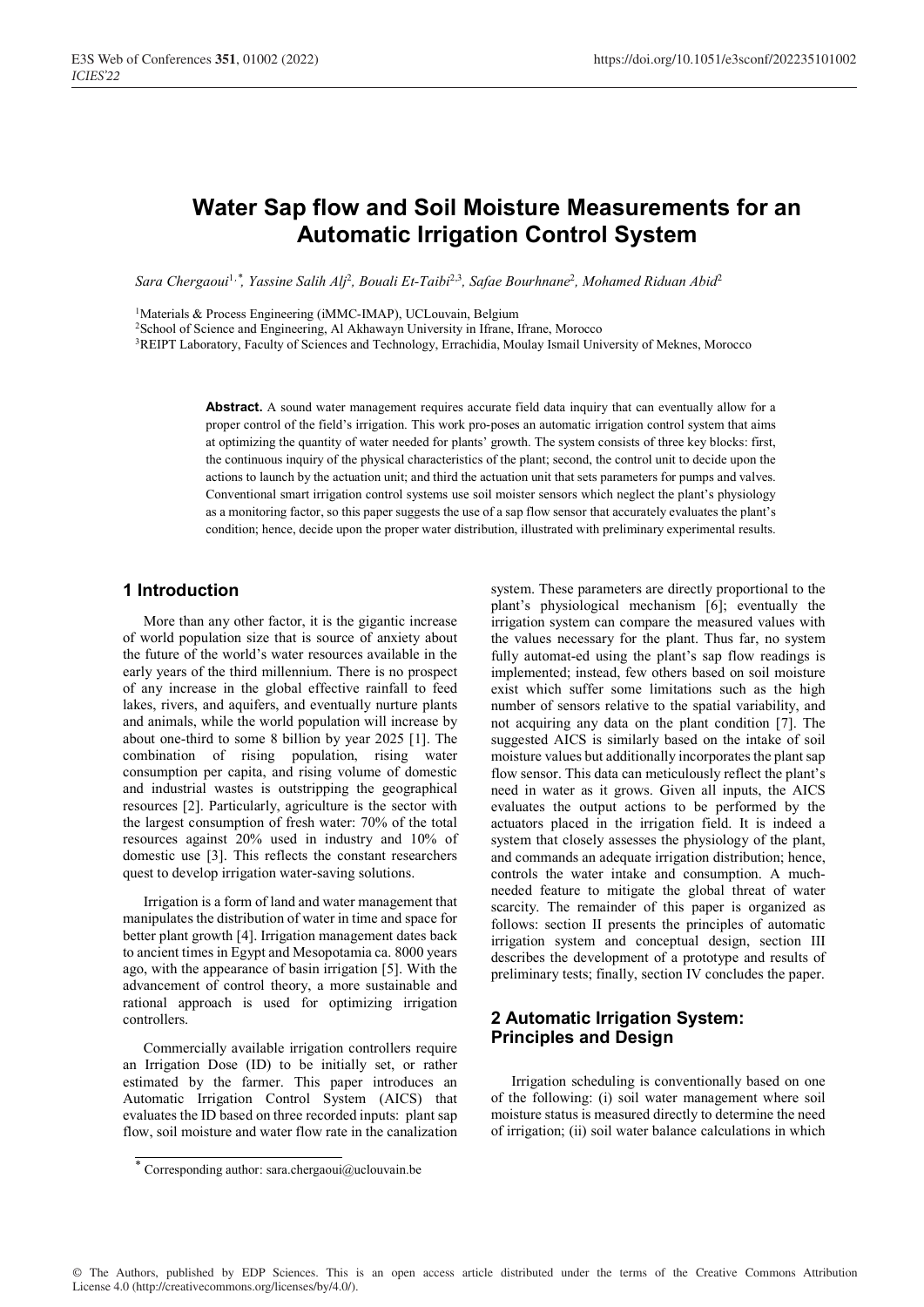the change in soil moisture over a period is given by the difference between the inputs (the summation of irrigation and precipitation) and the losses (the combination of runoff, drainage and evapotranspiration); (iii) plant stress sensing that relies on the plant's condition rather than the direct measurements of soil water status [8]. Each approach has its advantages and limitation (Table 1), the latter approach is more precise and reflects the plant's condition given the environment's conditions, notably soil moisture, and temperature. On the other hand, the topographical variability of soil, results in using multiple soil moisture sensors to implement the first approach which is costly. As for soil water balance, the method is governed by the following equation:

$$
(P + Gin) - (Q + ET + Gout) = \Delta S,
$$
 (1)

where P is the precipitation, ET is the evapotranspiration,  $Q$  is the steam outflow,  $G_{in}$  is the groundwater inflow, Gout is the ground water outflow and ∆S is the storage change. This approach is very difficult to model accurately because the in-puts and outputs are temporally and spatially variable. Plant stress sensing represents then, the most innovative and promising approach as it reflects accurate measurements water content in plant tissues which correlates with the plant's physiology.

The following presents the block of the proposed automatic irrigation system:

#### 2.1 Measurement unit

It is important to consider key measurements for irrigation scheduling, notably plant sap flow, soil moisture and water flow rate. The values vary according to the nature of the plant terrain and seasons and reflect the plant water demand. Once these measurements are acquired, the adequate water volume is calculated to meet the demand of plant growth and avoid excessive irrigation which can not only hinder plant's well-being but cause a waste of water resources [9].

### 2.1.1 Soil Moisture Sensor

It is used extensively to measure soil moisture in a variety of land management applications. Currently, the most commonly favored techniques are either time domain reflectometry (TDR) or capacitance, to measure soil moisture, as they can both be automated and have excellent spatial and temporal resolution [10]. The considered soil moisture is a connector-type TDR sensor that consists of two stainless steel waveguides (a tube conveying microwaves) of 6 mm diameter. The TDR sensor is vertically inserted to provide measurements over depths of 0-10, 0-15, 0-20, 0-25 or 0-30. It can provide the volumetric water constant from the apparent soil dielectric constant independently of soil type, density or temperature and salt content. the connector-type TDR sensor is the most soil moisture sensor of a strong agreement with the thermogravimetric measurements compared to the other soil moister sensors available in the market (Campbel Scientific wa-ter content reflectometer, Virrib® soil moister sensor and burial-type TDR sensor) [11].

#### 2.1.2 Sap Flow Sensor

The sap flow sensor employs heat balance principle to measure the sap flow in the plant: the stem is heated electrically, and the heat balance is solved for the quantity of heat taken up by the moving sap stream, which is then used to calculate the flow of sap in the stem [12]. The heat balance of stem is defined as:

$$
P = q_v + q_r + q_f, \qquad (2)
$$



Fig. 1. Block diagram of the automatic irrigation system.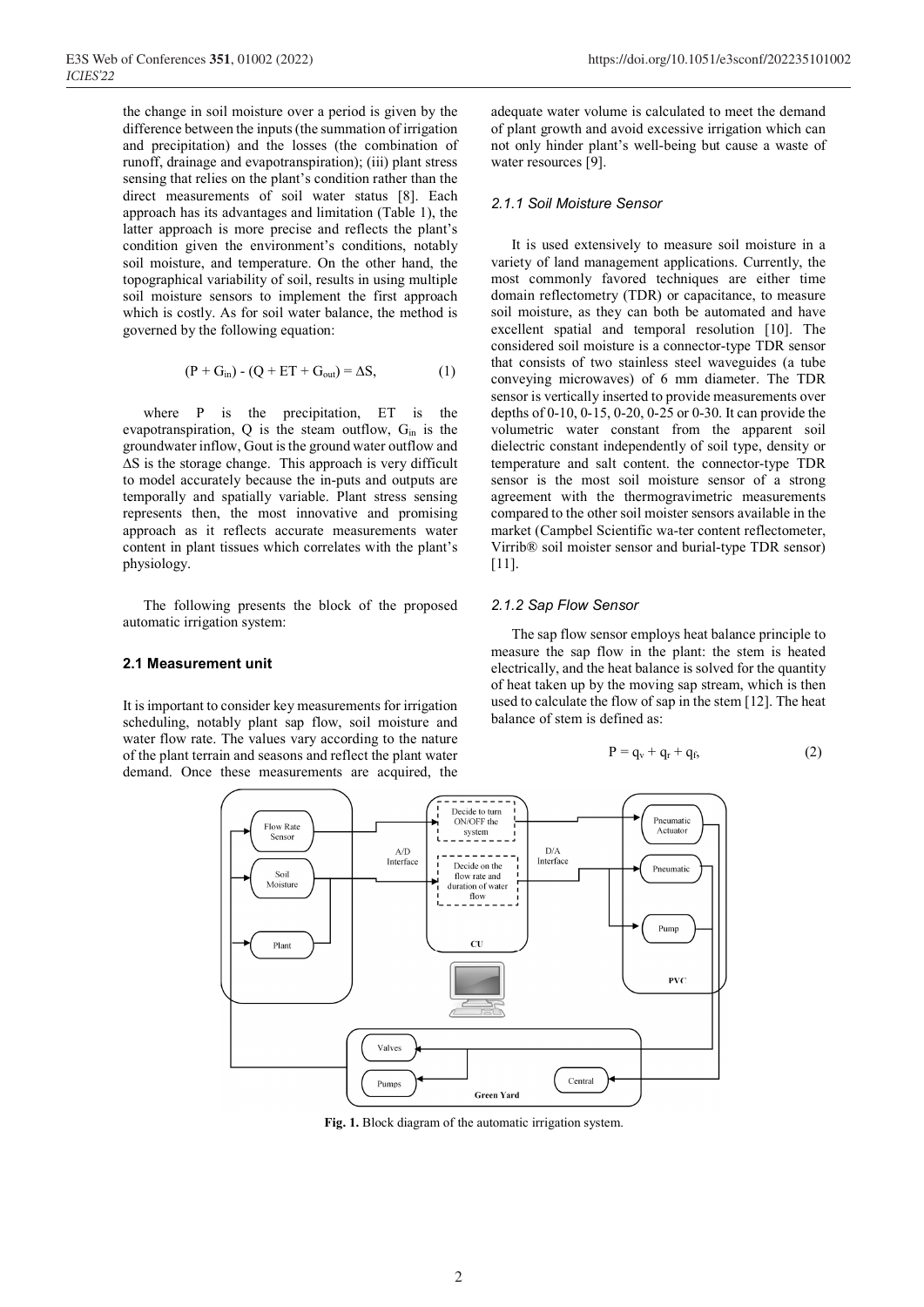where P is the power supplied to the heater,  $q_v$  is the rate of vertical heat loss,  $q_r$  is the radial heat loss by conduction and  $q_f$  is the heat uptake by the moving sap stream. The considered sap flow sensor adheres to the Thermal Dissipation Method (TDM). Both methods use three probes. It consists of a temperature probe, a constant heat probe and gives a steady power output. To retrieve the sap flow rate of the plant, the cross-sectional area of the plant is multiplied by eqn. (4) [13].

$$
Qs = 0.00019 \left( \frac{\Delta T_0 - \Delta T}{\Delta T} \right)^{1.231}, \tag{4}
$$

where Qs is the sap flux density  $(m^3.m^2.s^{-1})$ ,  $\Delta T_0$  is the maximum daily value of ∆T (°C) and ∆T is the temperature difference between the upper and lower probes (°C).

### 2.2 Analog/ digital Interface

The analog to digital interface converts the electrical signal resulting from sensors into digital format – either 0 or 1, while the digital to analog interface con-verts the digital format of data resulting from sensors into an electrical signal (voltage) applied to the solenoid per which the valves function as well as the pump motor. The accuracy of the conversion is affected by the resolution of the equipment.

### 2.3 Control unit (CU)

Electronic controllers use solid state and integrated circuits. They provide a clock/ timer, have memory to store data acquired from sensors and can control all devices connected to the automated system (valves and pumps), with relatively low cost. Breaking a single irrigation event into a series of a brief period of operation followed by a brief period of rest can be added as a feature to guarantee lateral movement of water. However, they are sensitive to powerline quality, i.e., they are affected by spikes in the power, so electrical suppression devices are used to boost their reliability.

### 2.4 Pump and valve controllers (PVC)

The hydraulic actuators are the equipment on the terrain that act on water flow rate and the duration of each flow rate cycle. Flow rate is defined as

$$
Q=V/\Delta t, \qquad (3)
$$

where Q is the flow rate, V is the volume of water and ∆t the duration/time inter-val. The pneumatic actuator is simple and cost-effective solution for the solenoid valve automation. It has a high duty cycle life (up to 106 cycles) and a visual position indicator. It is also characterized by a permanent lubrication and a corrosion resistant coating. As for the pump actuator, it combines linear output force with precise position control and can send the regulated electric signal that controls the volume in the variablevolume pump.

### 3 Case study

As a real-world deployment of the previously described system, an experiment was conducted to feature the soil moisture sensor.

### 3.1 General architecture

In this setup, the following components were used (Fig. 2): Wireless Sensor Network, a network of sensors in charge of retrieving and sending data related to plant and atmosphere (soil and humidity); Wireless Actuator Network, devices that receive decisions from the control unit and translate them into actions such as switching ON/ OFF pumps; Big Data Analytics Platform (BDAP) that is responsible for storing and processing sensed data, then supplies and forwards processed data to its control unit that takes the decision, and send it to the WAN in realtime; Renewable energy sources or PV panels that feed the pumps and the battery with electrical energy; Storage unit, which are batteries that store excess energy for later



Fig. 2. General architecture [13-14].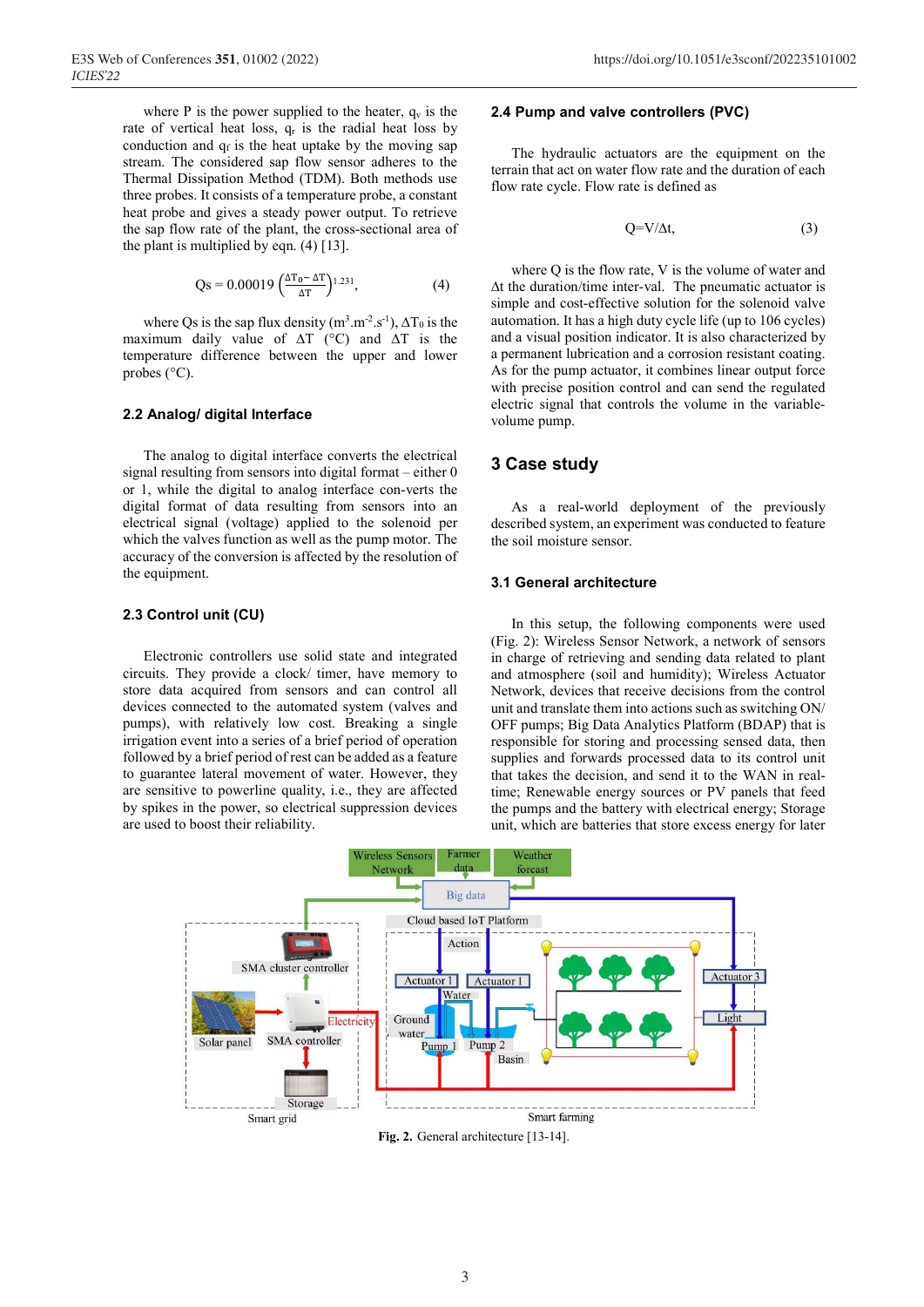use when the sun goes down; Energy Control Unit that decides whether to pass the electric energy directly to the electrical devices, store it in batteries, or feed in the grid based on real-time data of the power production/consumption; SMA cluster controller, the device that send all the data relat-ed to the solar system to the sunny portal Cloud of SMA for real-time monitoring and storage.

### 3.1 General architecture

MiEach wireless sensor node (Fig.3) is composed of three main components: (i) sensors that measures the environment parameters such as soil moisture, temperature, humidity and sap flow. (ii) Microcontroller, this is an Arduino nano that connects all the components together. (iii) Communication module, this is a ZigBee module that sends all the data measured by the sensors in real-time to the gateway device which in its turn forward it to the big data analytics platform.



#### 3.2 Wireless Sensor Network

Due to its reliability and its ability to make each wireless sensor node able to simultaneously function as a sensor and a router, a ZigBee wireless mesh network is implemented. In this study, four wireless sensor nodes and a gateway device were used (Fig.4).



Fig. 4. Zigbee Mesh Network Architecture. 0

#### 3.3 Irrigation control using soil moisture sensor

A control algorithm (Fig.5), based on the soil moisture sensor, was employed to control the irrigation of the field. The algorithm starts by reading the soil moisture average then compares it to 50%. If the average moisture is below 50%, the water pumps are automatically switched on to irrigate the field.



Fig. 5. Control algorithm flowchart.

### 3.4 Results and discussion

The variation of soil moisture throughout the day goes way beyond the necessary value (Fig.6). This shows the importance of efficient water distribution both for the crops' wellbeing and water consumption, hence the environment. Similarly, the variation of temperature throughout the day (Fig.7) asserts the necessity to combine the input of different parameters such as temperature, soil moisture and humidity to decide upon the best output to offer to the agricultural land in terms of water flow rate, fertilizers, and others.



Fig. 6. Real-time soil moisture, desired soil moisture, i.e., 50% (dashed line).

Temperature average (C°)

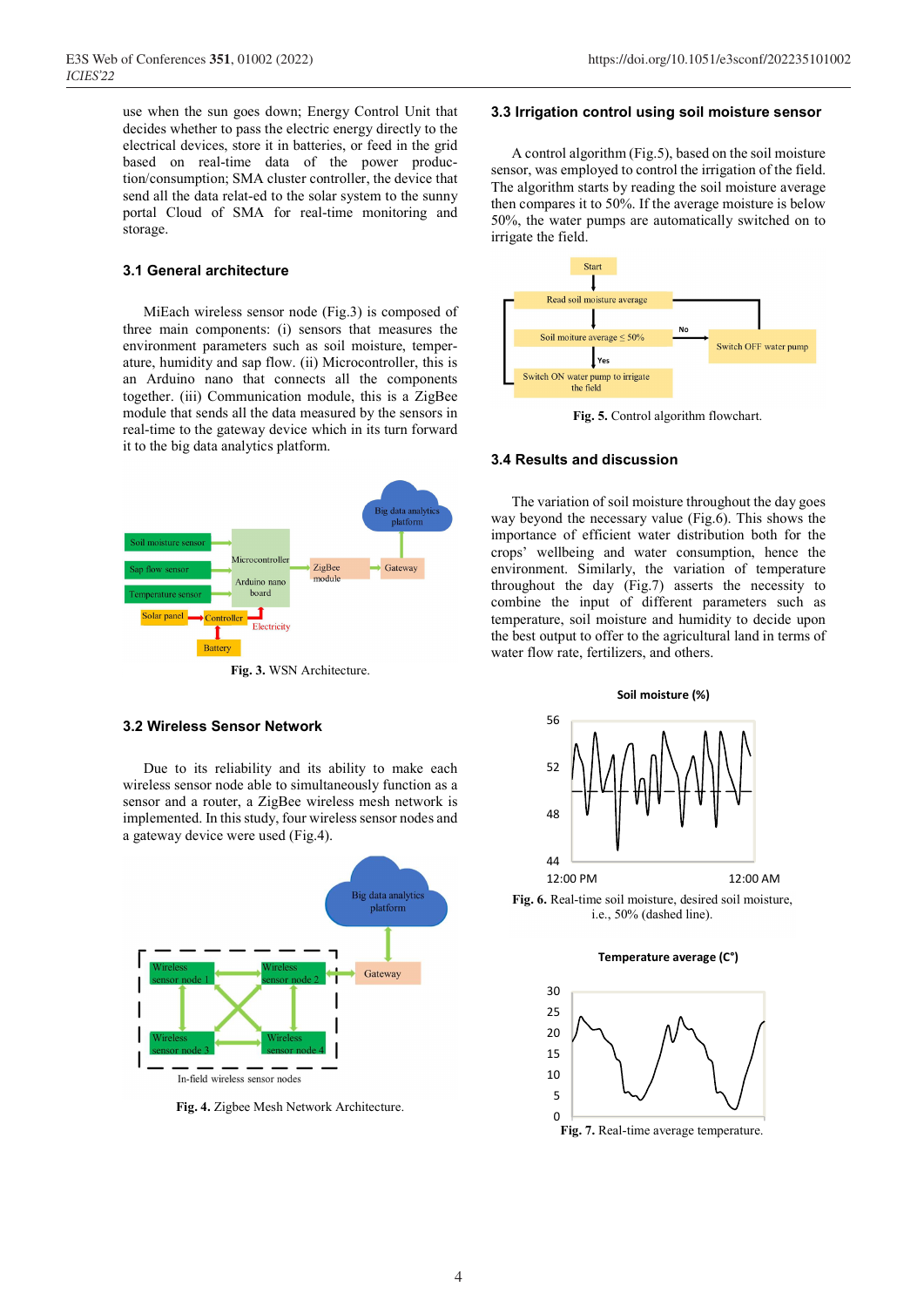The economic feasibility of any system is worth discussing to gain a perspective on its implementation. A thorough evaluation covering assets and liabilities, cash flows and expenses —direct and indirect, is beyond the scope of this paper. Instead, an overview of the key factors that have been used in recent economic studies of smart irrigation systems, is discussed herein.

First, and particularly in the countryside, electricity can be unstable, which can freeze the system including the pumping power to provide water. Thereof, one emerging cost is the back-up energy storage which can be done for example with solar panels [15-16].

Second, the greatest interest of a farmer is the crops' production yield. This has a major impact on the value of implementing a smart irrigation system. Such systems have proven to have decreased the amount of water used, provided a uniform water distribution and have decrease the amount of fertilizer needed. This correlates directly with the reduction of operational costs on the long run while covering gradually for the capital costs initially invested [17-18].

Finally, the hesitation of farmers to implement smart irrigation systems come mainly from two reasons, either the non-familiarity with the technology, or the costs of implementation of both hardware and software. One way to overcome the latter problem is to boost the scalability of the software so that less investment is made on the sensors [19].

Different aspects are considered when dealing with the economic viability of an irrigation system. The estimation of design's cost is far from sufficient. The increase of yield, the resulting crops quality, the variability of rainfall, and others help in avoiding misleading or irresponsible characterization of the feasibility/ profitability of a new design. Additionally, one special case that needs extra attention when considering the costs, is source of water: while some parts of the world have abundant ground or surface water, others have very limited resources as it is the case in the middle east, so investing in a water produced by cost-efficient technologies such as water desalination instead of distillation is crucial for keeping the irrigation system sustainable [20].

# 4 Conclusion

In this paper, an automatic irrigation control system was proposed to offer an optimized usage of sensors and better water management in agricultural fields. Compared to conventional irrigation systems, this one adds a crucial feature into the control unit which is to correct the error generated by soil moisture sensor using the readings of the sap flow sensor that reflects the plant's physiological condition. The latter is affected by the watering applied to the plant, and sur-rounding temperature; thus, the system facilitates production of healthier crops along their optimum lifespan. The paper also presented preliminary results of lab-made prototype that shows the use of realtime data of temperature and soil moisture to decide upon the conditions required for plant's growth. Future work of this paper would be to further develop the prototype to allow for the system to perform under different physical conditions and plant types.

## **References**

- 1. Chaudhary, S.K., Srivastava, P.K.: Future challenges in agricultural water management. In: Agricultural Water Management. pp. 445–456. Elsevier (2021). https://doi.org/10.1016/B978-0-12- 812362-1.00021-7.
- Yang, D., Yang, Y., Xia, J.: Hydrological cycle and water resources in a changing world: A review. Geography and Sustainability. 2, 115–122 (2021). https://doi.org/10.1016/j.geosus.2021.05.003.
- 3. Karamian, F., Mirakzadeh, A.A., Azari, A.: The water-energy-food nexus in farming: Managerial insights for a more efficient consumption of agricultural inputs. Sustainable Production and Consumption. 27, 1357–1371 (2021). https://doi.org/10.1016/j.spc.2021.03.008.
- 4. Li, B., Shukla, M.K., Du, T.: Combined environmental stresses induced by drip irrigation positively affect most solar greenhouse grown tomato fruit quality. Scientia Horticulturae. 288, 110334 (2021).
	- https://doi.org/10.1016/j.scienta.2021.110334.
- 5. Mhamdi, H., Ahticha, M., Kerrou, O., Frimane, A., Bakraoui, M., Aggour, M.: Methodological approach for the implementation of a remote management system for large-scale irrigation. Materials-Today: Proceedings. S2214785321044473 (2021). https://doi.org/10.1016/j.matpr.2021.06.092.
- 6. Boini, A., Bresilla, K., Perulli, G.D., Manfrini, L., Corelli Grappadelli, L., Morandi, B.: Photoselective nets impact apple sap flow and fruit growth. Agricultural Water Management. 226, 105738 (2019).

https://doi.org/10.1016/j.agwat.2019.105738.

7. Verma, S., Pahuja, R.: Recalibration and performance comparison of soil moisture sensors using regression and neural network characteristic models. Materials Today: Proceedings. 45, 4852– 4861 (2021).

https://doi.org/10.1016/j.matpr.2021.01.306.

8. Shi, J., Wu, X., Zhang, M., Wang, X., Zuo, Q., Wu, X., Zhang, H., Ben-Gal, A.: Numerically scheduling plant water deficit index-based smart irrigation to optimize crop yield and water use efficiency. Agricultural Water Management. 248, 106774 (2021).

https://doi.org/10.1016/j.agwat.2021.106774.